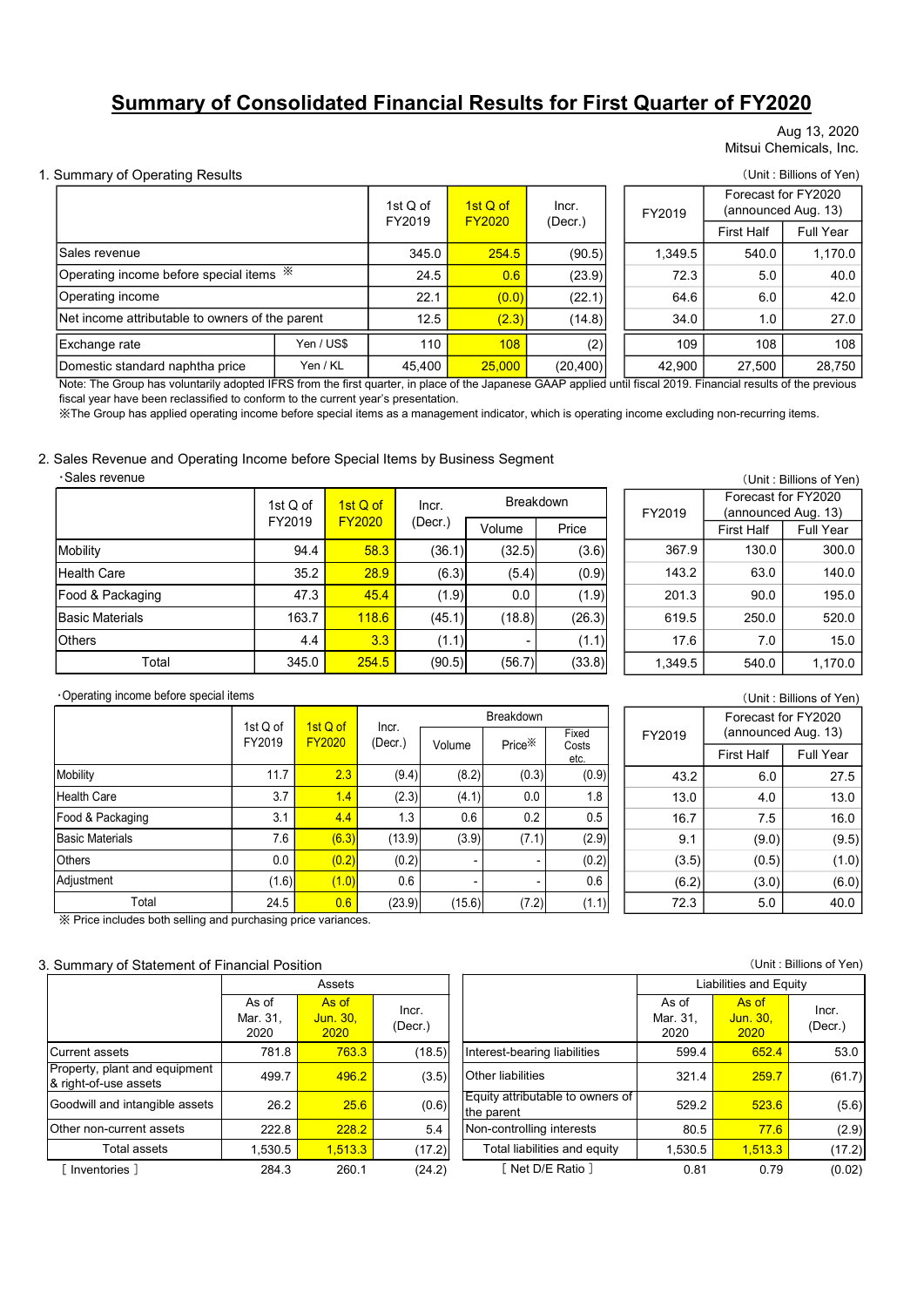#### 4. Summary of Statement of Cash Flows (Unit : Billions of Yen)

| Summary of Statement of Cash Flows             |                |                    |                                  |                           |                     |                      | Forecast for FY2020 | (Unit: Billions of Yen) |  |  |
|------------------------------------------------|----------------|--------------------|----------------------------------|---------------------------|---------------------|----------------------|---------------------|-------------------------|--|--|
|                                                |                |                    | 1st Q of<br>FY2019               | 1st Q of<br><b>FY2020</b> | Incr.<br>(Decr.)    | FY2019 <sup>**</sup> | (announced Aug. 13) |                         |  |  |
|                                                |                |                    |                                  |                           |                     |                      | <b>First Half</b>   | Full Year               |  |  |
| Cash flows from operating activities           |                |                    | 17.8                             | 50.3                      | 32.5                | 142.2                | 65.0                | 135.0                   |  |  |
| Cash flows from investing activities           |                |                    | (20.7)                           | (24.9)                    | (4.2)               | (109.1)              | (60.0)              | (120.0)                 |  |  |
| Free cash flows                                |                |                    | (2.9)                            | 25.4                      | 28.3                | 33.1                 | 5.0                 | 15.0                    |  |  |
| Cash flows from financing activities           |                |                    | (4.6)                            | 41.2                      | 45.8                | (6.4)                | 61.0                | 30.0                    |  |  |
| <b>Others</b>                                  |                |                    | (0.8)                            | (0.4)                     | 0.4                 | (1.6)                |                     |                         |  |  |
| Net incr. (decr.) in cash and cash equivalents |                |                    | (8.3)                            | 66.2                      | 74.5                | 25.1                 | 66.0<br>45.0        |                         |  |  |
| Cash and cash equivalents at the end of period |                |                    | 131.2                            | 230.8                     | 99.6                | 164.6                |                     |                         |  |  |
|                                                |                |                    |                                  |                           |                     |                      |                     |                         |  |  |
| <b>Dividends</b>                               |                |                    |                                  |                           |                     |                      |                     |                         |  |  |
|                                                | 1st $Q$        | Interim<br>(2nd Q) | Annual Dividends per Share (yen) | 3rd Q                     | Year-end<br>(4th Q) | Annual               |                     |                         |  |  |
| FY2019 Result                                  | $\blacksquare$ |                    | 50.00                            | $\blacksquare$            | 50.00               | 100.00               |                     |                         |  |  |
| FY2020 Forecast                                |                |                    | 50.00                            |                           | 50.00               |                      | 100.00              |                         |  |  |

#### 5. Dividends

|                         |                | Annual Dividends per Share (yen) |                          |                     |                        |  |  |  |  |  |
|-------------------------|----------------|----------------------------------|--------------------------|---------------------|------------------------|--|--|--|--|--|
|                         | 1st Q          | Interim<br>(2nd Q)               | 3rd Q                    | Year-end<br>(4th Q) | Annual                 |  |  |  |  |  |
| <b>IFY2019 Result</b>   | $\blacksquare$ | 50.00                            | ٠                        | 50.00               | 100.00                 |  |  |  |  |  |
| <b>IFY2020 Forecast</b> |                | 50.00                            | $\overline{\phantom{0}}$ | 50.00               | $100.00$ <sup>**</sup> |  |  |  |  |  |

#### 6. Number of Shares Outstanding (common stock)

| Free cash flows                                                                                                                                                                                              |       |         |       |                                  |                             |                           |      |      |
|--------------------------------------------------------------------------------------------------------------------------------------------------------------------------------------------------------------|-------|---------|-------|----------------------------------|-----------------------------|---------------------------|------|------|
|                                                                                                                                                                                                              |       |         | (2.9) | 25.4                             | 28.3                        | 33.1                      | 5.0  | 15.0 |
| Cash flows from financing activities                                                                                                                                                                         |       |         | (4.6) | 41.2                             | 45.8                        | (6.4)                     | 61.0 | 30.0 |
| <b>Others</b>                                                                                                                                                                                                |       |         | (0.8) | (0.4)                            | 0.4                         | (1.6)                     |      |      |
| Net incr (decr.) in cash and cash equivalents                                                                                                                                                                |       |         | (8.3) | 66.2                             | 74.5                        | 25.1                      | 66.0 | 45.0 |
| Cash and cash equivalents at the end of period                                                                                                                                                               |       |         | 131.2 | 230.8                            | 99.6                        | 164.6                     |      |      |
| X Actual FY2019 are shown as reference for IFRS results before audit.                                                                                                                                        |       |         |       |                                  |                             |                           |      |      |
|                                                                                                                                                                                                              |       |         |       |                                  |                             |                           |      |      |
| ividends                                                                                                                                                                                                     |       |         |       |                                  |                             |                           |      |      |
|                                                                                                                                                                                                              |       |         |       | Annual Dividends per Share (yen) |                             |                           |      |      |
|                                                                                                                                                                                                              |       | Interim |       | 3rd Q                            | Year-end                    | Annual                    |      |      |
|                                                                                                                                                                                                              |       |         |       |                                  | (4th Q)                     |                           |      |      |
|                                                                                                                                                                                                              | 1st Q | (2nd Q) |       |                                  |                             |                           |      |      |
| FY2019 Result                                                                                                                                                                                                |       | 50.00   |       | $\blacksquare$                   | 50.00                       | 100.00                    |      |      |
| FY2020 Forecast<br>XThe Company plans to pay annual dividends of 100 yen per share, the same amount as previous year to achieve stable dividends, based on the upward revision of<br>he financial forecasts. |       | 50.00   |       |                                  | 50.00                       | 100.00                    |      |      |
| lumber of Shares Outstanding (common stock)                                                                                                                                                                  |       |         |       |                                  | FY2019                      | 1st Q of<br><b>FY2020</b> |      |      |
| Number of shares outstanding at term-end (including treasury stock)                                                                                                                                          |       |         |       |                                  | 204,580,115                 | 204,580,115               |      |      |
| Number of shares of treasury stock at term-end<br>Average number of shares                                                                                                                                   |       |         |       |                                  | 13,577,163<br>195,056,129 * | 13,883,410<br>190,696,955 |      |      |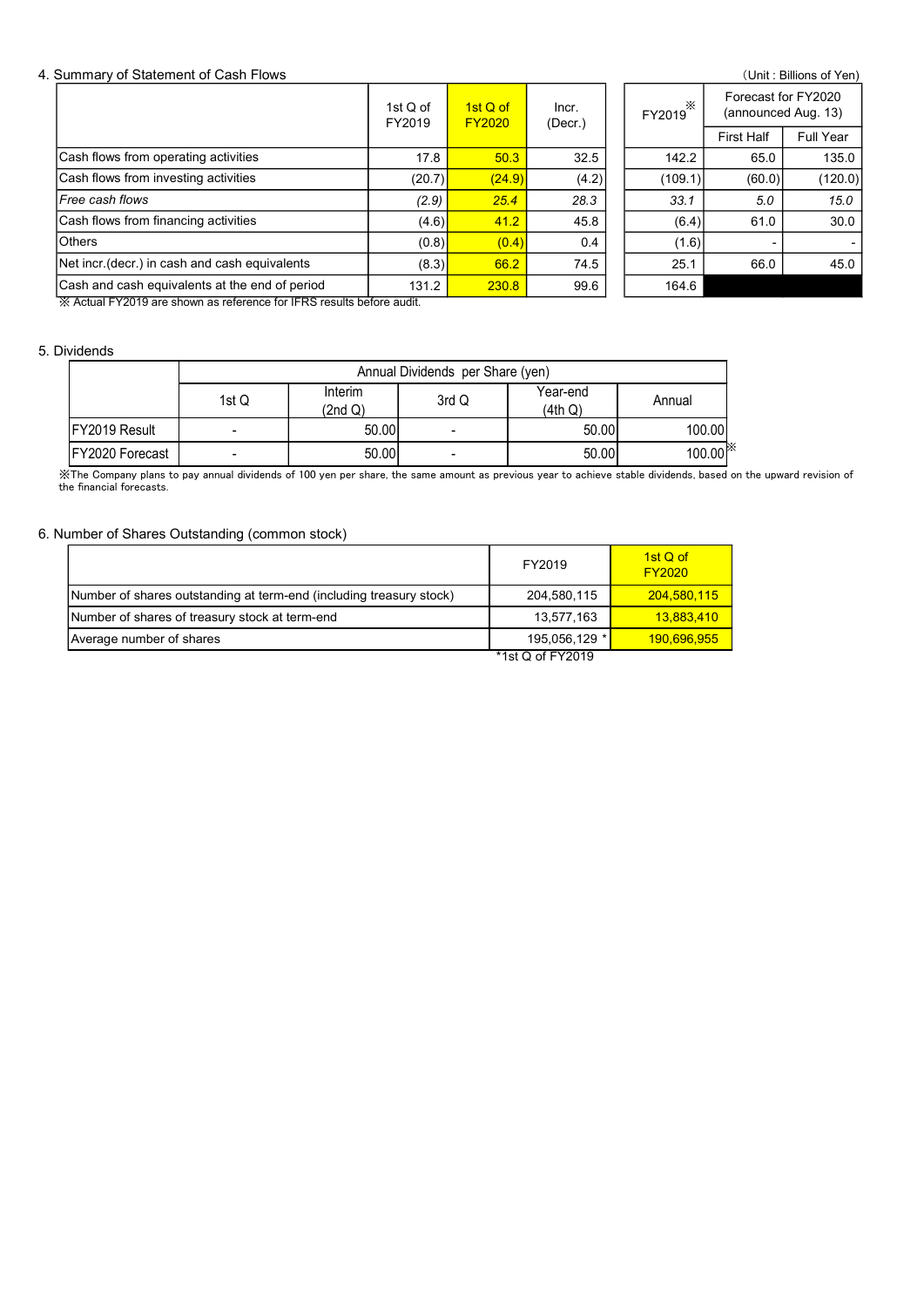## 1. Operating Results

### (1) Overview

In the fiscal period under review (the three-month period from Apr 1, 2020 to June 30, 2020, hereinafter the "first quarter"), although the business environment remained extremely harsh as economic activities were halted due to the spread of coronavirus, economic activities have incrementally restarted. In Japan as well, the situation has remained extremely difficult due to its spread. After the government's state of emergency was lifted, economic activities were also incrementally restarted, but the outlook is still unclear due in part to the another rising trend in infections.

Moreover, the spread of the coronavirus has been putting a damper on sales in each segment since the previous quarter. The Group continues to minimize negative impact on profit and loss by controlling inventories and reducing fixed costs. The status of other responses is as follows.

1. Measures taken to ensure the health and safety of customers and employees from the perspective of maintaining functions for preventing the spread of infection and continuing business

Mitsui Chemicals, Inc. (hereafter "the Company") has been recommending teleworking even after the government lifted the state of emergency on May 25th. In addition, for operations that are necessary to maintain business functions and can only be done at the workplace, the Company is taking such measures as staggering work times, ensuring thorough handwashing, and requiring masks to be worn.

2. Operational status of main business locations (suspension of operations at plants, impact on sales and production activities, and outlook on reopenings at the time of disclosure) The Company's main manufacturing facilities located at each business location have partially reduced production due to a decrease in demand caused by the spread of the coronavirus.

3. Production and supply status of major products (inventory levels, procurement of raw materials, securement of alternative methods, and outlook)

Each segment has been impacted by a decrease in sales, but the Company is working collaboratively and sharing information with customers as well as thoroughly and properly managing inventory by flexibly adjusting production based on the latest demand forecasts. In addition, at present, there has been no major disruption in the procurement of raw materials for major products.

4. Customer trends (trends in orders, and outlook)

In the automotive field, some of the major customers for our main products appear to have scaled back production. The Company will continue to carefully monitor the situation to minimize the impact.

In addition, to support health care providers, the Company utilized the production line of SUNREX INDUSTRY CO., LTD., a wholly owned subsidiary, to establish a production system with monthly capacity for over 10 million pieces of medical isolation gowns. The Company has already begun supplying the nonwovens as a raw material for the gowns, which have become difficult to obtain.

The Company will continue to respond to the coronavirus from the perspectives of business continuity and social contribution.

The Group reported the following operating results for the first quarter, which have been prepared in accordance with International Financial Reporting Standards (IFRS), in place of the Japanese Generally Accepted Accounting Principles (Japanese GAAP) applied until fiscal 2019. Financial results of the previous fiscal year have been reclassified to conform to the current year's presentation.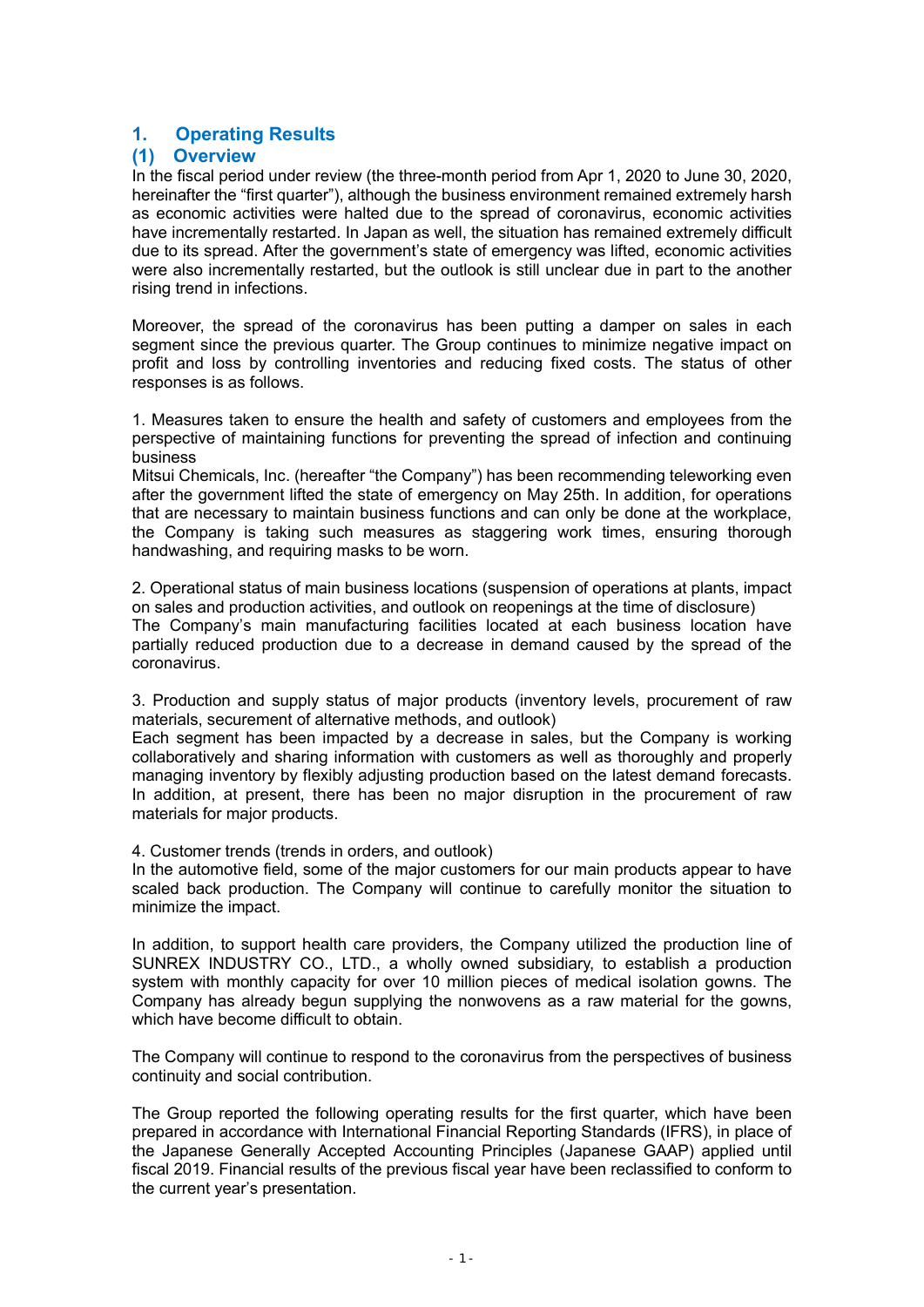Furthermore, the Group has applied operating income before special items as a management indicator, which is operating income excluding non-recurring items.

|                                 |                      |                                                        |                          | (Billions of Yen)                                                          |
|---------------------------------|----------------------|--------------------------------------------------------|--------------------------|----------------------------------------------------------------------------|
|                                 | <b>Sales Revenue</b> | <b>Operating Income</b><br><b>before Special Items</b> | <b>Operating Income</b>  | <b>Net Income</b><br><b>Attributable to</b><br><b>Owners of the Parent</b> |
| First quarter                   | 254.5                | 0.6                                                    | (0.0)                    | (2.3)                                                                      |
| Same period of<br>previous year | 345.0                | 24.5                                                   | 22.1                     | 12.5                                                                       |
| Change                          | (90.5)               | (23.9)                                                 | (22.1)                   | (14.8)                                                                     |
| Change (%)                      | (26.2)               | (97.6)                                                 | $\overline{\phantom{0}}$ |                                                                            |

Sales revenue decreased 90.5 billion yen, or 26.2%, compared with the corresponding period of the previous fiscal year to 254.5 billion yen. This was mainly attributable to decrease in sales prices due to the fall in naphtha and other raw materials and fuel prices, in addition to decrease in sales resulting from the spread of coronavirus.

Operating income before special items was 0.6 billion yen, a decrease of 23.9 billion yen or 97.6% year on year. This result was due to unfavorable terms of trade and declining share of profit (loss) of investments accounted for using equity method, in addition to decrease in sales resulting from the spread of coronavirus.

Operating income was 0.0 billion yen loss, decreased 22.1 billion yen year on year. This result was due to decrease of operating income before special items.

Financial income improved 0.5 billion yen year on year to 0.5 billion yen loss. This result was due to the reversal of allowance for doubtful accounts, although the amount of dividend income received has declined.

As a result of the aforementioned factors, **income before income taxes** amounted to 0.5 billion yen loss, a decrease of 21.6 billion yen year on year.

Net income attributable to owners of the parent after accounting for income taxes and non-controlling interests was 2.3 billion yen loss, a decrease of 14.8 billion yen compared with the corresponding period of the previous fiscal year. Basic earnings per share for the period were 12.16 yen.

### (2) Results by Business Segment

The status of each segment during the first quarter is as follows.

#### **Mobility**

Sales revenue decreased 36.1 billion yen compared with the same period of the previous fiscal year to 58.3 billion yen and comprised 23% of total sales. Operating income before special items decreased 9.4 billion yen to 2.3 billion yen year on year. The decrease in income was due to slowing demand for automobile.

In elastomers, performance compounds, overseas polypropylene compound, and solution business, sales decreased due to the impact of coronavirus.

In **performance polymers**, the Group captured demand and sales remained healthy, while the demand for information communication technology (ICT) - related products were stagnating in general.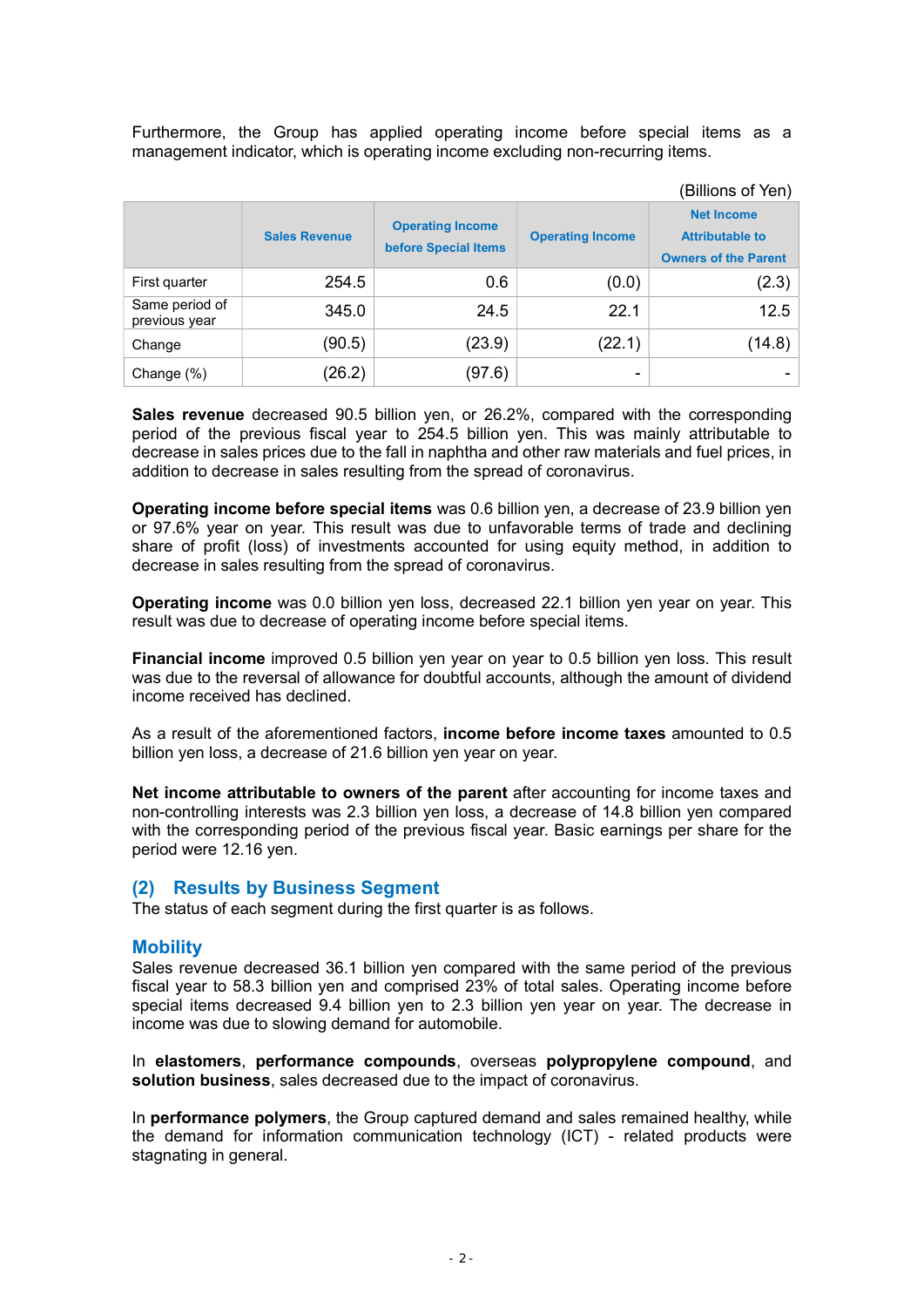### Health Care

Sales revenue decreased 6.3 billion yen year on year to 28.9 billion yen and comprised 11% of total sales. Operating income before special items decreased 2.3 billion yen to 1.4 billion yen, mainly due to lower sales, despite of decreased fixed costs.

In vision care materials, sales of ophthalmic lens materials decreased due to the impact of coronavirus.

In nonwoven fabrics, sales of masks, medical gowns and disposable diapers stayed firm.

In dental materials, sales decreased due to the impact of coronavirus.

### Food & Packaging

Sales revenue decreased 1.9 billion yen compared with the same period of the previous fiscal year to 45.4 billion yen and comprised 18% of total sales. On the other hand, operating income before special items increased 1.3 billion yen to 4.4 billion yen year on year, due to healthy sales.

In coatings & engineering materials, sales decreased due to the impact of coronavirus.

In **performance films and sheets**, sales were firm in packaging films, and industrial films and sheets.

In agrochemicals, sales were firm.

### Basic Materials

Sales revenue decreased 45.1 billion yen compared with the same period of the previous fiscal year to 118.6 billion yen and accounted for 47% of total sales. Operating income before special items decreased 13.9 billion yen to 6.3 billion yen loss, due to inventory revaluation loss, resulting from the fall in raw material prices.

Naphtha cracker operating rates were lower than the same period of the previous fiscal year due to decreased demand of downstream products, which was impacted by coronavirus. Performances of polypropylene was affected by slowing demand for automotive products.

In Acetone, oversea market was at higher level than the same period of the previous fiscal year, due to increased demand of downstream products for sanitizers.

#### **Others**

Sales revenue decreased 1.1 billion yen to 3.3 billion yen, comprised 1% of total sales. Operating income before special items was 0.2 billion yen loss, decrease of 0.2 billion yen compared to the same period of the previous year.

### 2. Financial Position

### (1) Status of Assets, Liabilities and Net Assets

Total assets at the end of the first quarter stood at 1,513.3 billion yen, a decrease of 17.2 billion yen compared with the end of the previous fiscal year.

Total liabilities at the end of the first quarter decreased 8.7 billion yen compared with the previous fiscal year-end to 912.1 billion yen. Interest-bearing debt amounted to 652.4 billion yen, an increase of 53.0 billion yen compared with the previous fiscal year-end. As a result, the interest-bearing debt ratio was 43.1%, an increase of 3.9 percentage point.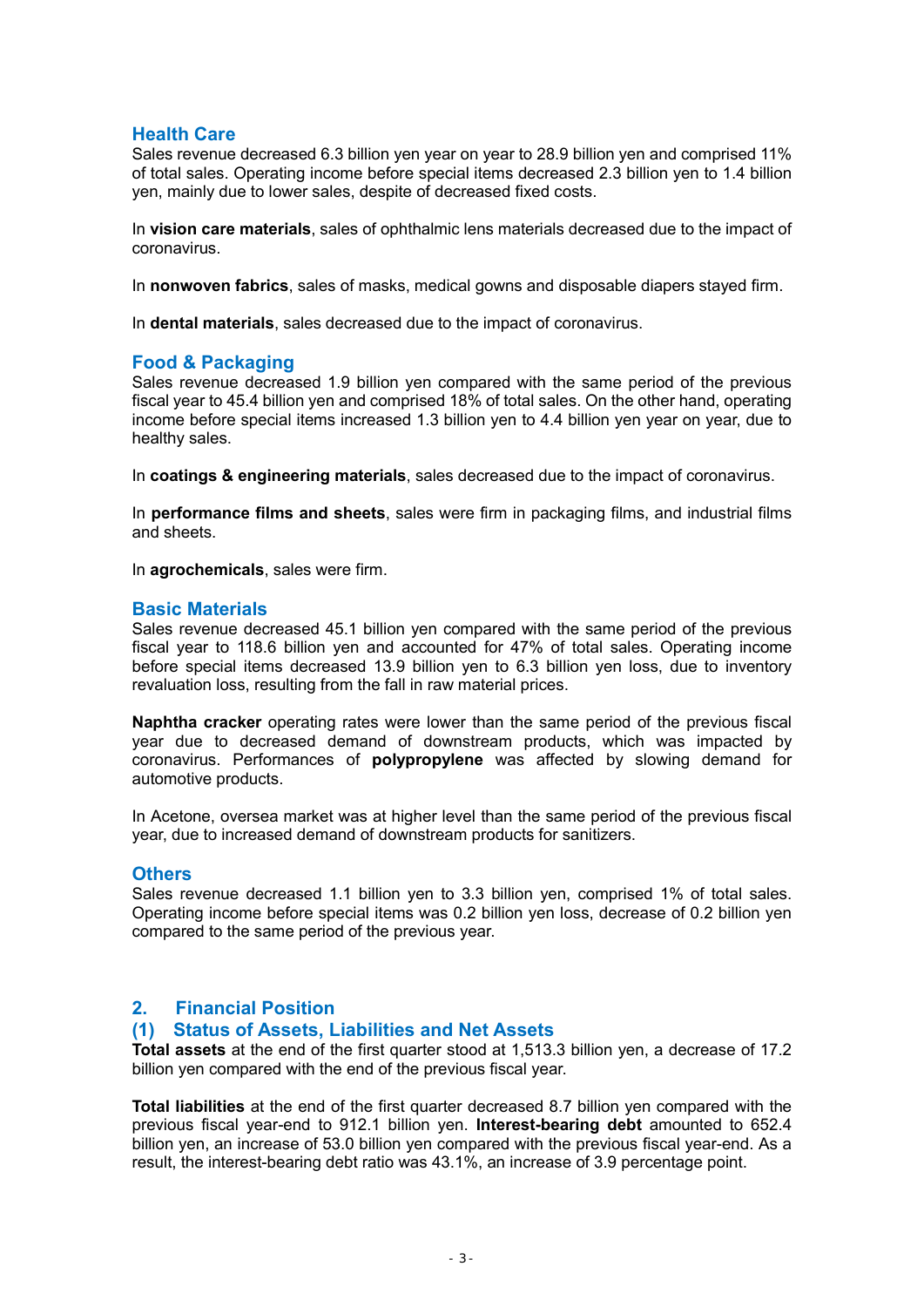Total equity was 601.2 billion yen, a decrease of 8.5 billion yen compared with the previous fiscal year-end. The ratio of equity attributable to owners of the parent was 34.6%, same level as the previous fiscal year-end.

Accounting for the aforementioned factors, the net debt-equity ratio stood at 0.79 at the end of the fiscal year, 0.02 point decrease from the previous fiscal year-end.

# 3. Forecast for Fiscal 2020 (Year Ending March 31, 2021)

### (1) Overview

Revised financial forecasts are based on the following assumptions:

a) Exchange rate for the full year is 108 yen/US\$ (Apr – Sept: 108 yen/US\$)

b) Average price of domestic naphtha is 28,750 yen /kl (Apr – Sept: 27,500 yen/kl)

Due to the impact of the coronavirus, each business segment's sales volume has been declining from the previous fiscal year.

In the previous fiscal year, the Group expected the impact of the coronavirus to reach its peak during the first half of current fiscal year and then gradually recover. Based on this assumption, the Group undertook a reversal of certain deferred tax assets in the previous fiscal year. There is no important revision to this assumption at this time.

However, it is still unclear as to when the pandemic will be contained, and the impact on the Group's performance is difficult to fully predict. Depending on how the pandemic progresses, the Group may possibly incur further losses from the second quarter onward.

|            | (Billions of Yen)    |                                                        |                         |                                                                            |  |  |  |  |  |  |  |  |
|------------|----------------------|--------------------------------------------------------|-------------------------|----------------------------------------------------------------------------|--|--|--|--|--|--|--|--|
|            | <b>Sales Revenue</b> | <b>Operating Income</b><br><b>before Special Items</b> | <b>Operating Income</b> | <b>Net Income</b><br><b>Attributable to</b><br><b>Owners of the Parent</b> |  |  |  |  |  |  |  |  |
| First half | 540.0                | 5.0                                                    | 6.0                     | 1.0                                                                        |  |  |  |  |  |  |  |  |
| Full year  | 1,170.0              | 40.0                                                   | 42.0                    | 27.0                                                                       |  |  |  |  |  |  |  |  |

## (2) Revision by Business Segment

Forecast by FY2020 business segment is as follows.

|                  | (Billions of Yen)    |                    |                            |                                  |               |                          |              |  |  |  |  |  |
|------------------|----------------------|--------------------|----------------------------|----------------------------------|---------------|--------------------------|--------------|--|--|--|--|--|
|                  | <b>Sales Revenue</b> |                    |                            |                                  |               |                          |              |  |  |  |  |  |
|                  | <b>Mobility</b>      | <b>Health Care</b> | Food &<br><b>Packaging</b> | <b>Basic</b><br><b>Materials</b> | <b>Others</b> | <b>Adjustment</b>        | <b>Total</b> |  |  |  |  |  |
| First half       | 130.0                | 63.0               | 90.0                       | 250.0                            | 7.0           | $\overline{\phantom{0}}$ | 540.0        |  |  |  |  |  |
| <b>Full year</b> | 300.0                | 140.0              | 195.0                      | 520.0                            | 15.0          |                          | 1,170.0      |  |  |  |  |  |

#### (Billions of Yen)

|                  | <b>Operating Income before Special Items</b> |                    |                            |                                  |               |                   |              |
|------------------|----------------------------------------------|--------------------|----------------------------|----------------------------------|---------------|-------------------|--------------|
|                  | <b>Mobility</b>                              | <b>Health Care</b> | Food &<br><b>Packaging</b> | <b>Basic</b><br><b>Materials</b> | <b>Others</b> | <b>Adiustment</b> | <b>Total</b> |
| First half       | 6.0                                          | 4.0                | 7.5                        | (9.0)                            | (0.5)         | (3.0)             | 5.0          |
| <b>Full year</b> | 27.5                                         | 13.0               | 16.0                       | (9.5)                            | (1.0)         | (6.0)             | 40.0         |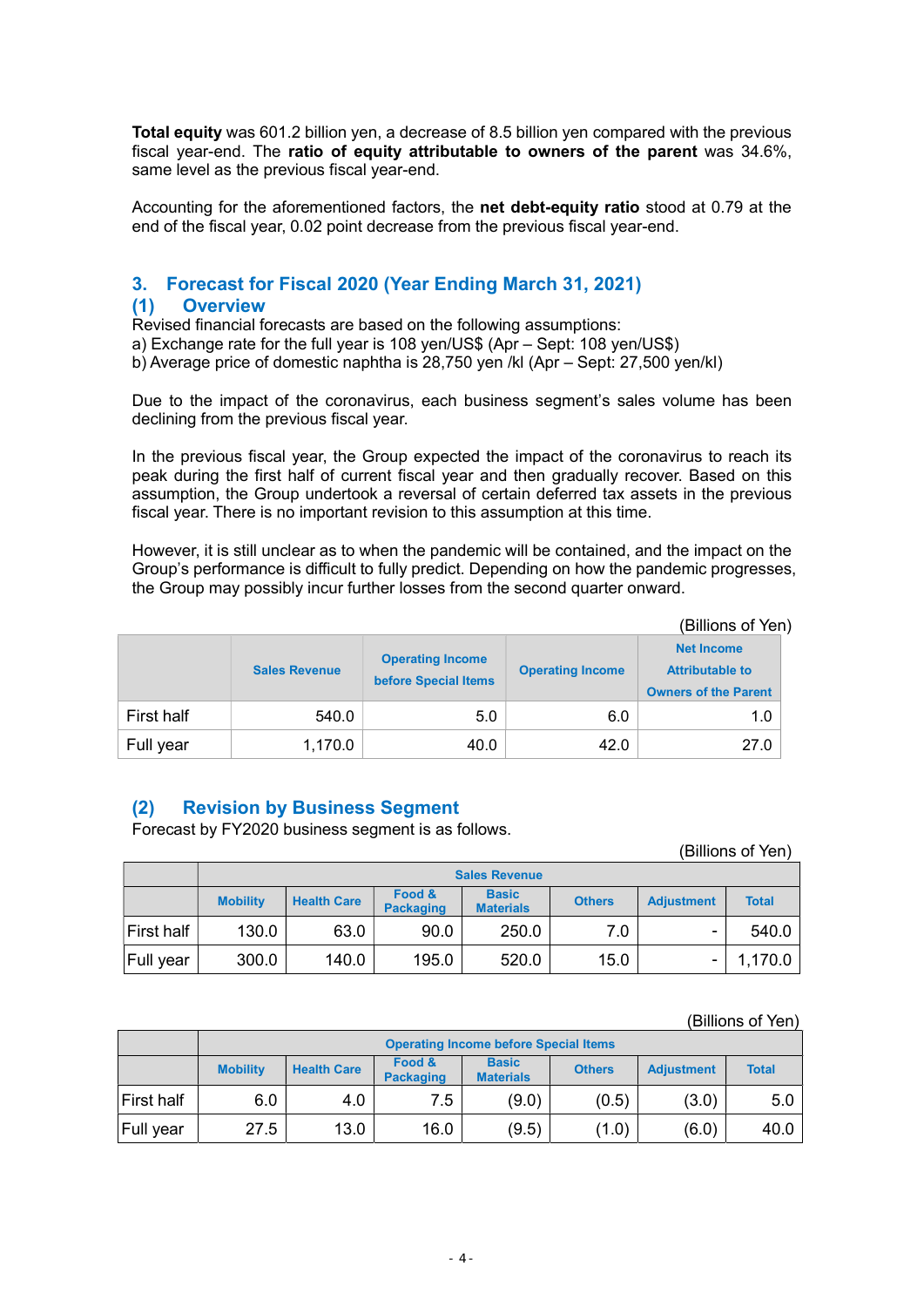### 4. Subsequent events

(Conversion of a Subsidiary into Wholly-owned Subsidiary via Share Exchange)

The Company decided at the meeting of the Board of Directors held on May 14, 2020 to conduct a share exchange (the "Share Exchange") in which its consolidated subsidiary, ARRK CORPORATION ("ARRK") become a wholly- owned subsidiary of the Company and the Company has concluded the share exchange agreement (the "Share Exchange Agreement") with ARRK.

The Share Exchange was conducted with an effective date of August 1, 2020, with the Company not obtaining approval by a resolution of its shareholders meeting pursuant to simplified share exchange procedures under Article 796, Paragraph (2) of the Companies Act, and ARRK obtaining approval by a resolution of its annual shareholders meeting held on June 26, 2020. In addition, although the Company owned ARRK shares indirectly through its wholly-owned subsidiary, MC Investment 01 Corporation ("MC Investment 01"), which is a wholly owned subsidiary established by the Company, an absorption-type merger was conducted in which the Company became the surviving company and MC Investment 01 became the disappearing company with an effective date of July 31, 2020, in advance of the effective date of the Share Exchange. Therefore, at the time the Share Exchange took effect, the Company owned ARRK shares directly.

Furthermore, this merger for the Company qualified as a simple merger defined in Paragraph 2, Article 796 of Japan's Companies Act, and for the absorbed company the merger qualified as an abbreviated merger as defined in Paragraph 1, Article 784 of the same act. Therefore, the merger was conducted without gaining approval for an absorption-type merger agreement at a shareholders' meeting.

In advance of the effective date of the Share Exchange on August 1, 2020, the common shares of ARRK ("ARRK Shares") were delisted from the first section of Tokyo Stock Exchange, Inc. on July 30, 2020 (final trading date: July 29, 2020).

#### (1) Purpose of Share Exchange

The Company and ARRK have collaborated in the belief that combining the companies' areas of expertise, namely the Company's knowledge of materials and ARRK's understanding of automotive development support, and utilizing the channels and technologies of both companies will enable them to provide solutions that make use of their combined strength and to further expand the customer bases of both companies and create new related businesses, thereby enabling them to achieve sustainable growth together. However, in order to quickly respond to ever-changing customer needs amid the rapid market environment changes that are shaking the entire automobile manufacturing industry, both companies reached to an agreement, believing that stronger ties are necessary and that it is desirable to transition to a structure that enables the prompt and smooth provision of solutions utilizing the strength of the entire group.